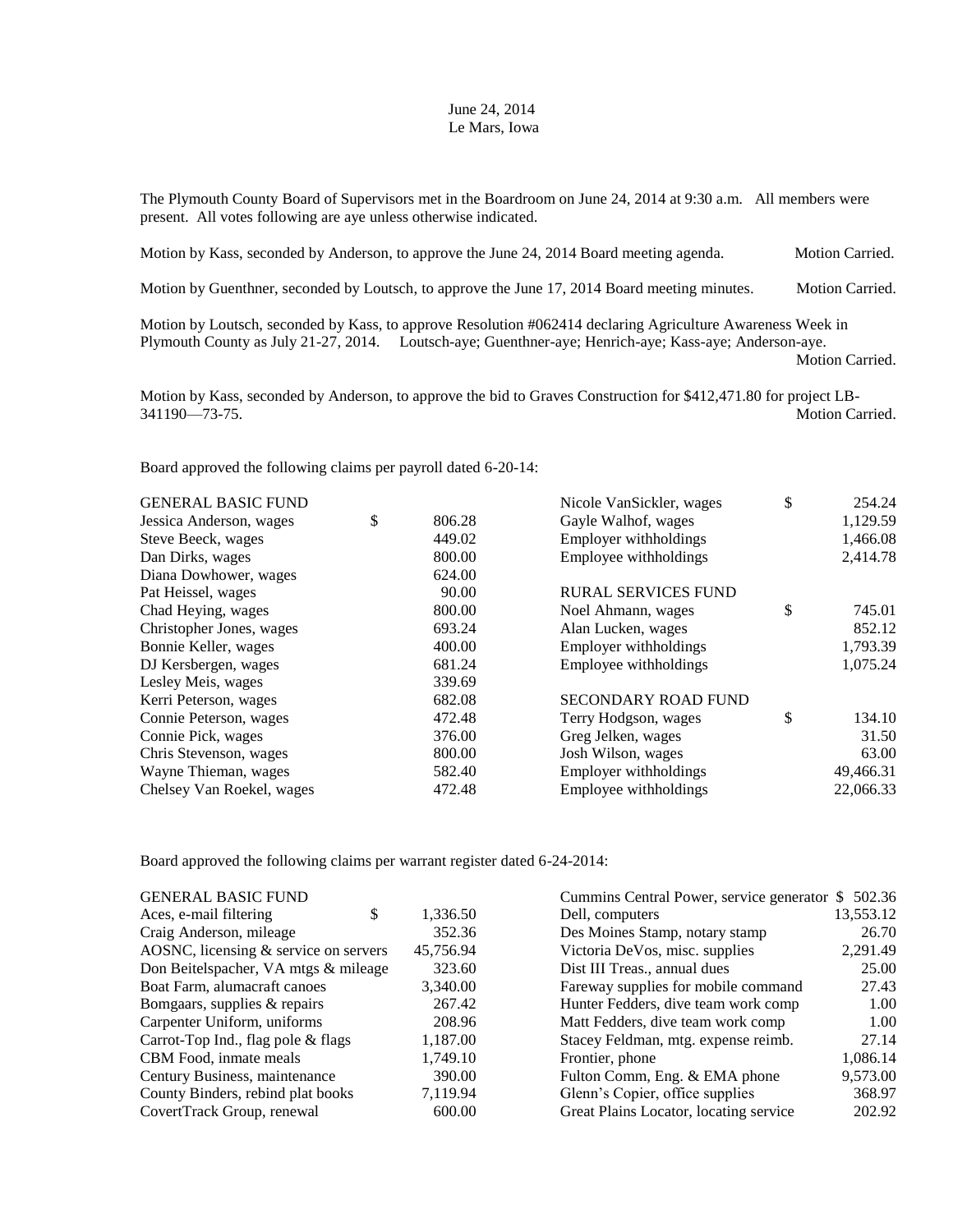| \$<br>Kirk Hall, dive team work comp       | 1.00     | <b>MH-DD SERVICES FUND</b>                              |           |
|--------------------------------------------|----------|---------------------------------------------------------|-----------|
| Cole Heissel, dive team work comp          | 1.00     | Jim Bybee Law, legal representation \$                  | 66.00     |
| Cheryl Heissel, dive team work comp        | 1.00     | DHS, inpatient services                                 | 1,001.85  |
| Pat Heissel, dive team work comp           | 1.00     | Life Skills Training, workshop services                 | 5,202.23  |
| Jim Henrich, mileage                       | 414.00   | Mallard View, comm. based settings                      | 1,306.03  |
| Holiday Inn, lodging                       | 92.96    | Sharon Nieman, cell phone allowance                     | 51.96     |
| Hy-Vee, jail supplies                      | 209.05   | Plains Area Mental Hlth, treatment                      | 10,000.00 |
| IACCB, fall conference registration        | 585.00   | Ply Co Sheriff, transports                              | 210.52    |
| Indoff, office supplies                    | 713.48   | Robert Wichser, legal representation                    | 180.79    |
| Iowa County Attorney, Prolaw user fees     | 4,020.00 | Willow Heights, comm. based settings                    | 1,643.00  |
| Iowa Dept of Public Safety, gun permits    | 160.00   |                                                         |           |
| Iowa One Call, locating service            | 45.00    | <b>RURAL SERVICES BASIC FUND</b>                        |           |
| Iowa Prison Ind, garbage bags              | 105.80   | \$<br>Frontier, phone                                   | 78.87     |
| Jack's Uniforms, vests                     | 168.90   | Van Diest Supply, herbicides                            | 1,299.50  |
| Joel Johnson, dive team work comp          | 1.00     |                                                         |           |
| Don Kass, mileage                          | 340.40   | <b>LOCAL OPTION SALES TAX FUND</b>                      |           |
| Don Kolker, VA mtgs. & mileage             | 102.60   | Barry's Electric, waterline & sprinkler sys. \$4,250.00 |           |
| Trish Kunkel, cleaning service             | 680.00   | J.L. Excavating, install tile/water line                | 2,331.05  |
| Cecil Lang, VA mtgs. & mileage             | 465.60   | Ply Co EMS, grant                                       | 10,000.00 |
| City of LeMars, utilities                  | 54.96    | Ply Co Historical Museum, grant                         | 5,183.57  |
| LeMars Agri Center, Hillview dust control  | 2,400.00 | Project Lifesaver, grant                                | 169.56    |
| LeMars Postmaster, postage                 | 520.00   | Schoon Construction, fiber installation                 | 83,272.70 |
| Levin & Lawrence, kitchen supplies         | 912.40   |                                                         |           |
| Lowe's, residence stove/dishwasher         | 1,138.10 |                                                         |           |
| MidAmerican Energy, utilities assistance   | 399.47   |                                                         |           |
| Brenda Miller, VA mtgs. & mileage          | 96.60    | SECONDARY ROAD FUND                                     |           |
| Dick Milne, health insurance reimb.        | 126.29   | A & M Laundry, sundry<br>\$                             | 29.00     |
| Motorola, radios                           | 4,995.75 | Bekins Fire, safety                                     | 6.00      |
| Tom Mullally, dive team work comp          | 1.00     | Bomgaars, parts                                         | 812.91    |
| Kimm Nelson, dive team work comp           | 1.00     | Cornhusker Int, parts                                   | 4,693.00  |
| Northwest Electric, RCF repairs            | 1,268.78 | Electronic Eng, radios                                  | 665.00    |
| Office Systems, copier contract            | 650.66   | Fort Dodge Steel, structural steel                      | 1,387.38  |
| Shawn Olson, training reimbursement        | 937.29   | GCC Alliance, pipe culverts                             | 1,533.00  |
| Perkins, office supplies                   | 1,006.19 | ICEA, meeting fees                                      | 55.00     |
| Ply Co Board of Hlth, PH preparedness      | 871.61   | Indoff, supplies                                        | 71.38     |
| Ply Co Sheriff, transports                 | 15.00    | Iowa DOT, signs                                         | 7,707.25  |
| Presto-X-Co, pest control                  | 109.66   | Jensen Motors, oil                                      | 95.81     |
| Public Engines, renewal text-a-tip program | 1,200.00 | Matheson-Linweld, welding supplies                      | 16.03     |
| Red's Printing, printing claim forms       | 186.50   | MidAmerican Energy, utilities                           | 582.55    |
| Rental, Sales & Service, trimmer           | 171.17   | Tom Rohe, supplies                                      | 96.22     |
| RF Thomas, park signage                    | 890.00   | Route 3 Tires, tires                                    | 140.00    |
| CJ Singer, dive team work comp             | 1.00     | Sioux Co Engineer, quarries                             | 12,322.23 |
| Rick Singer, dive team work comp           | 1.00     | Struble, refund to towns                                | 1,225.99  |
| Sioux Sales Co, uniforms                   | 285.05   | Wagner Auto, filters                                    | 210.52    |
| Streicher's equipment                      | 1,565.95 | Ziegler, filters                                        | 74,017.08 |
| The Glass Shack, windshield repair         | 39.95    |                                                         |           |
| Total Sales, repairs/tires                 | 849.48   | FORFEITURE, DARE, RESERVES FUND                         |           |
| Heidi Tritz, victim conference expense     | 42.97    | Jack's Uniforms, vests<br>\$                            | 3,449.75  |
| Union Co Electric, tower                   | 45.90    |                                                         |           |
| Mike Van Otterloo, clothing allowance      | 350.00   | LOCAL EMERGENCY MANAGEMENT FUND                         |           |
| Jamie VanderHelm, dive team work comp      | 1.00     | \$<br>Gary Junge, storm spotters meal                   | 106.45    |
| Verizon, cell phone                        | 138.64   | City of LeMars, utilities                               | 32.86     |
| VISA, Sheriff's misc. expenses             | 446.69   | MidAmerican Energy, utilities                           | 88.78     |
| Wal-Mart, jail, kitchen, office supplies   | 528.95   |                                                         |           |
| Loren Weiler, dive team work comp          | 1.00     | ASSESSOR AGENCY FUND                                    |           |
| Wright Express, fuel                       | 5,008.65 | Frontier, phone<br>\$                                   | 68.44     |
| Wigman, toilet parts                       | 25.82    | Northwest Dist Assessor Assoc, dues                     | 200.00    |
|                                            |          |                                                         |           |

| <b>MH-DD SERVICES FUND</b>                              |           |
|---------------------------------------------------------|-----------|
| lim Bybee Law, legal representation<br>- \$             | 66.00     |
| DHS, inpatient services                                 | 1,001.85  |
| Life Skills Training, workshop services                 | 5,202.23  |
| Mallard View, comm. based settings                      | 1,306.03  |
| Sharon Nieman, cell phone allowance                     | 51.96     |
| Plains Area Mental Hlth, treatment                      | 10,000.00 |
| Ply Co Sheriff, transports                              | 210.52    |
| Robert Wichser, legal representation                    | 180.79    |
| Willow Heights, comm. based settings                    | 1,643.00  |
| RURAL SERVICES BASIC FUND                               |           |
| Frontier, phone<br>\$                                   | 78.87     |
| Van Diest Supply, herbicides                            | 1,299.50  |
|                                                         |           |
| LOCAL OPTION SALES TAX FUND                             |           |
| Barry's Electric, waterline & sprinkler sys. \$4,250.00 |           |
| J.L. Excavating, install tile/water line                | 2,331.05  |
| Ply Co EMS, grant                                       | 10,000.00 |
| Ply Co Historical Museum, grant                         | 5,183.57  |
| Project Lifesaver, grant                                | 169.56    |
| Schoon Construction, fiber installation                 | 83,272.70 |
|                                                         |           |
|                                                         |           |
| <b>SECONDARY ROAD FUND</b>                              |           |
| A & M Laundry, sundry<br>\$                             | 29.00     |
| Bekins Fire, safety                                     | 6.00      |
| Bomgaars, parts                                         | 812.91    |
| Cornhusker Int, parts                                   | 4,693.00  |
| Electronic Eng, radios                                  | 665.00    |
| Fort Dodge Steel, structural steel                      | 1,387.38  |
| GCC Alliance, pipe culverts                             | 1,533.00  |
| ICEA, meeting fees                                      | 55.00     |
| Indoff, supplies                                        | 71.38     |
| lowa DOT, signs                                         | 7,707.25  |
| Jensen Motors, oil                                      | 95.81     |
| Matheson-Linweld, welding supplies                      | 16.03     |
| MidAmerican Energy, utilities                           | 582.55    |
| Tom Rohe, supplies                                      | 96.22     |
| Route 3 Tires, tires                                    | 140.00    |
| Sioux Co Engineer, quarries                             | 12,322.23 |
| Struble, refund to towns                                | 1,225.99  |
| Wagner Auto, filters                                    | 210.52    |
| Ziegler, filters                                        | 74,017.08 |
| FORFEITURE, DARE, RESERVES FUND                         |           |
| Jack's Uniforms, vests<br>\$                            | 3,449.75  |
|                                                         |           |

| LOCAL EMERGENCY MANAGEMENT FUND     |     |        |
|-------------------------------------|-----|--------|
| Gary Junge, storm spotters meal     |     | 106.45 |
| City of LeMars, utilities           |     | 32.86  |
| MidAmerican Energy, utilities       |     | 88.78  |
| ASSESSOR AGENCY FUND                |     |        |
| Frontier, phone                     | \$. | 68.44  |
| Northwest Dist Assessor Assoc, dues |     | 200.00 |